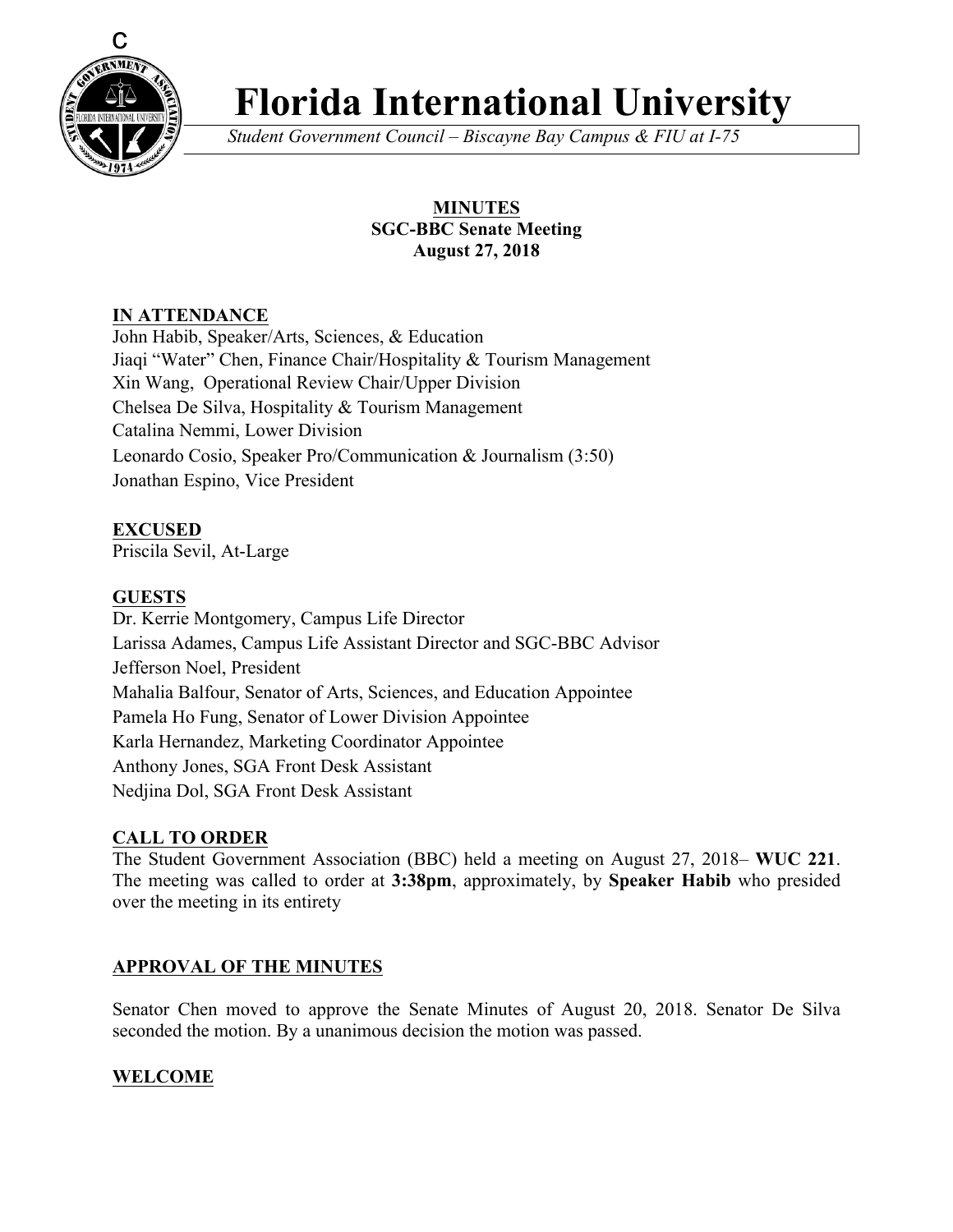Speaker Habib welcomed the council to the senate meeting and stated that there were many things to discuss in this week's meeting.

# **SPEAKER REPORT**

Speaker Habib…

- Gave a brief update regarding the SGA polos, button-downs, shirts, and bags, stating that they are working on getting all of theses items to the office so council members can receive them once they complete all of their onboarding requirements. Also, once all council members receive their polo and button down shirts, they will be required to wear one of the two at all senate and general meetings.
- Reminded the senate that there are currently three chair positions filled and that each senator must join at least two committees. Furthermore, stating that if you are a senator who has not yet joined at least two committees to please do so as soon as possible and if anyone needed help, to please reach out to him as he has suggestions as to which committees to join.
- Addressed the confusion regarding the clocking-in and clocking-out process for office hours, informing the council that they must go to the front desk in order to clock-in and out.
- Informed the senate that SGA has their own box at the upcoming FIU home football games and explained that there are two tickets available for cabinet and two for the senate, tickets will be given at a first come first serve basis and if interested to please reach out to him for the tickets.

# **VICE PRESIDENT REPORT**

Vice President Espino…

- Informed the senate that the Reflexology Path has officially been opened and gave a brief summary of the ribbon cutting ceremony.
- Informed the senate that a Reflexology Path club is starting up and to please reach out to him if any one were interested in joining.
- Informed the senate that a Fitness Path may be in the works but there is no for sure word yet on whether or not it will really happen.
- Informed the senate that he met with the Director of Campus Sustainability, Coral Murray, to discuss the mangrove walls and future plans for them.
- Reminded the senate that there will be a Presidents Round Table next week and that the topic of discussion will be changes to the SGA Constitution for the next year.

# **FINANCE CHAIR REPORT**

Senator Chen…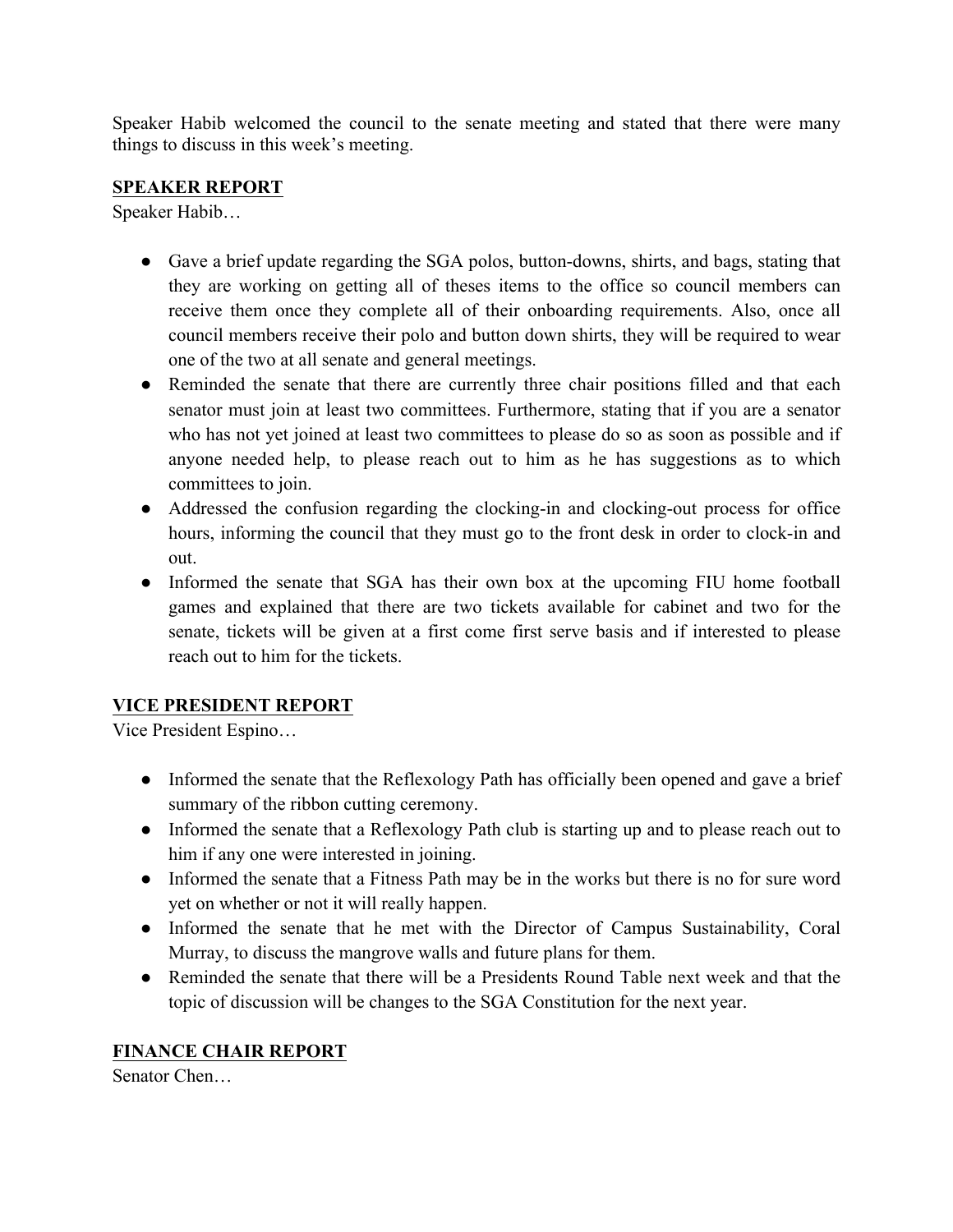- Informed the senate that there are currently no finance requests as of this time.
- Gave an update regarding the resolution she's been working on getting together, stating that she is scheduled to meet with Scott Jones and Healthy Living this upcoming Thursday to discuss the possible locations of the food boxes.

#### **OPERATIONAL REVIEW REPORT**

Senator Wang…

• Updated the senate regarding the various things she's been planning and working on concerning the council.

#### **ADVISOR REPORT**

Ms.Adames…

● Reminded the senate of the various forms that needed to be completed on Panther Connect and to please fill them out as soon as possible.

#### **OLD BUSINESS**

#### **A. Approval of the Minutes**

The senate reviewed the minutes of August 20, 2018.

The motions regarding the approval of the minutes are found under "APPROVAL OF MINUTES"

#### **NEW BUSINESS**

#### **A. Appointments**

## **I. Mahalia Balfour ( Senator of Arts, Sciences, and Education)**

Speaker Habib opened the floor for 2 minutes and 30 seconds for Ms. Balfour to present herself for position of Senator of Arts, Sciences, and Education, followed by 2 minutes and 30 seconds of Q&A.

Ms. Balfour presented herself before council.

The senate asked Ms. Balfour questions regarding her appointment to Senator of Arts, Sciences, and Education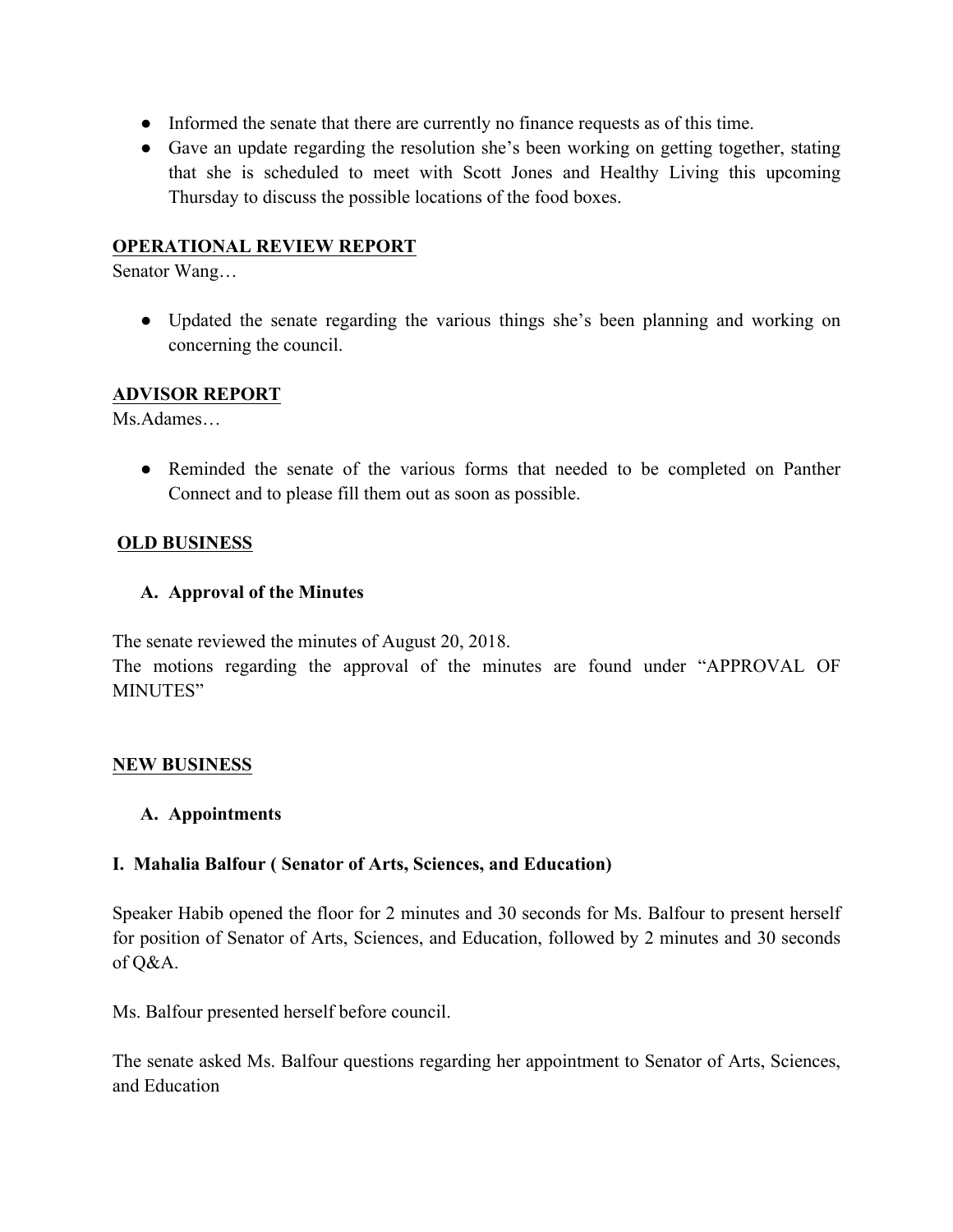Senator Cosio moved to appoint Ms. Balfour to Senator of Arts, Sciences, and Education Senator De Silva seconded the motion.

Roll Call Vote:

John Habib–Yay Jiaqi "Water" Chen–Yay Xin Wang–Yay Chelsea De Silva–Yay Catalina Nemmi–Yay Leonardo Cosio-Yay

By a vote of 6/0/0, Ms. Balfour was appointed to Senator of Arts, Sciences, and Education

## **II. Pamela Ho Fung (Senator of Lower Division)**

Speaker Habib opened the floor for 2 minutes and 30 seconds for Ms. Fung to present herself for position of Senator of Lower Division, followed by 2 minutes and 30 seconds of Q&A.

Ms. Fung presented herself before council.

The senate asked Ms. Fung questions regarding her appointment to Senator of Lower Division

Senator De Silva moved to appoint Ms. Fung to Senator of Lower Division. Senator Wang seconded the motion.

Roll Call Vote:

John Habib–Yay Jiaqi "Water" Chen–Yay Xin Wang–Yay Chelsea De Silva–Yay Catalina Nemmi–Yay Leonardo Cosio-Yay Mahalia Balfour-Abstain

By a vote of 6/0/1, Ms. Fung was appointed to Senator of Arts, Sciences, and Education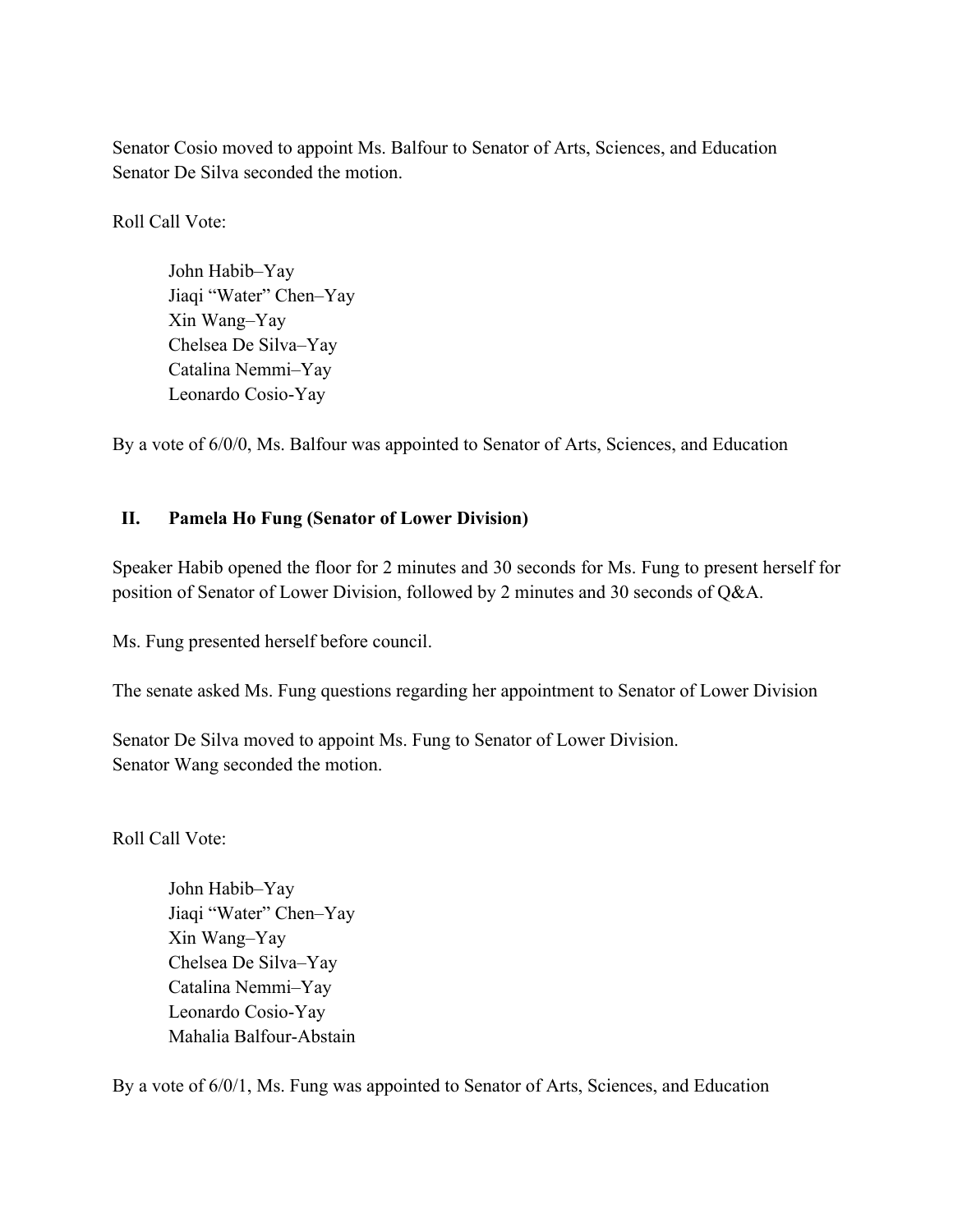#### **III. Kianna Humber ( Public Relations Manager)**

Speaker Habib recommended to table the appointment of Kianna Humber to the upcoming wednesday general meeting due to her absence.

Senator Cosio moved to table the appointment of Kianna Humber for the position of Public relations Manager to the upcoming wednesday general meeting.

Senator Nemmi seconded the motion The motion passed 6/0/2

#### **IV. Karla Hernandez (Marketing Coordinator)**

Speaker Habib opened the floor for 2 minutes and 30 seconds for Ms. Hernandez to present herself for position of Marketing Coordinator, followed by 2 minutes and 30 seconds of Q&A.

Ms. Hernandez presented herself before council.

The senate asked Ms. Hernandez questions regarding her appointment to Marketing Coordinator

Senator Cosio moved to appoint Ms. Hernandez to Marketing Coordinator Senator De Silva seconded the motion.

Roll Call Vote:

John Habib–Yay Jiaqi "Water" Chen–Yay Xin Wang–Yay Chelsea De Silva–Yay Catalina Nemmi–Yay Leonardo Cosio-Yay Mahalia Balfour-Abstain Pamela Fung-Abstain

By a vote of 6/0/2, Ms. Hernandez was appointed to Marketing Coordinator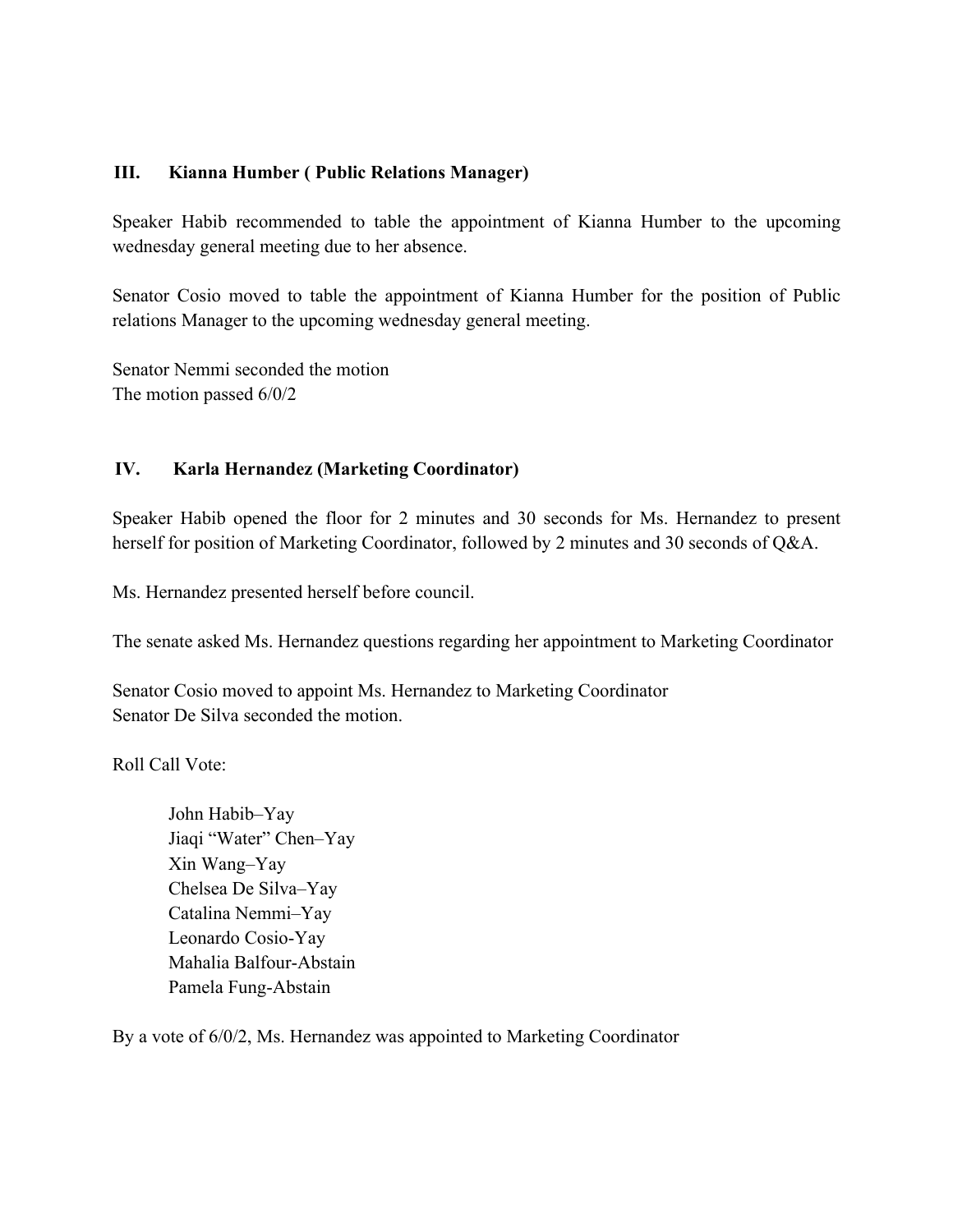## **B. New Cabinet Position: Director of Cultural Affairs, by President Noel**

● President Noel thoroughly explained the new proposed cabinet position to the senate.

POI - *Vice President Espino* - "Does this require a second reading in order to be voted on"

*Ms. Adames* responds, "No it does not require a second reading and it can be voted on today."

● Regarding the language of the position description, Senator Cosio recommended that "attend events held on campus" be more specific in order to avoid confusion as to how many events must be attended and as to which events must be attended.

Senator Nemmi Moved to approve the replacement of "Deputy Chief of Staff" with the new cabinet position, "Director of Cultural Affairs."

Senator De Silva seconded the Motion Roll Call Vote:

> John Habib–Yay Jiaqi "Water" Chen–Yay Xin Wang–Yay Chelsea De Silva–Yay Catalina Nemmi–Yay Leonardo Cosio-Yay Mahalia Balfour-Abstain Pamela Fung-Abstain

By a vote of 6/0/2, It was approved that the cabinet position " Deputy Chief of Staff" would be replaced by "Director of Cultural Affairs."

## **C. Bill 2018.003**

• Senator De Silva presented Bill 2018.003 to the senate for its first reading.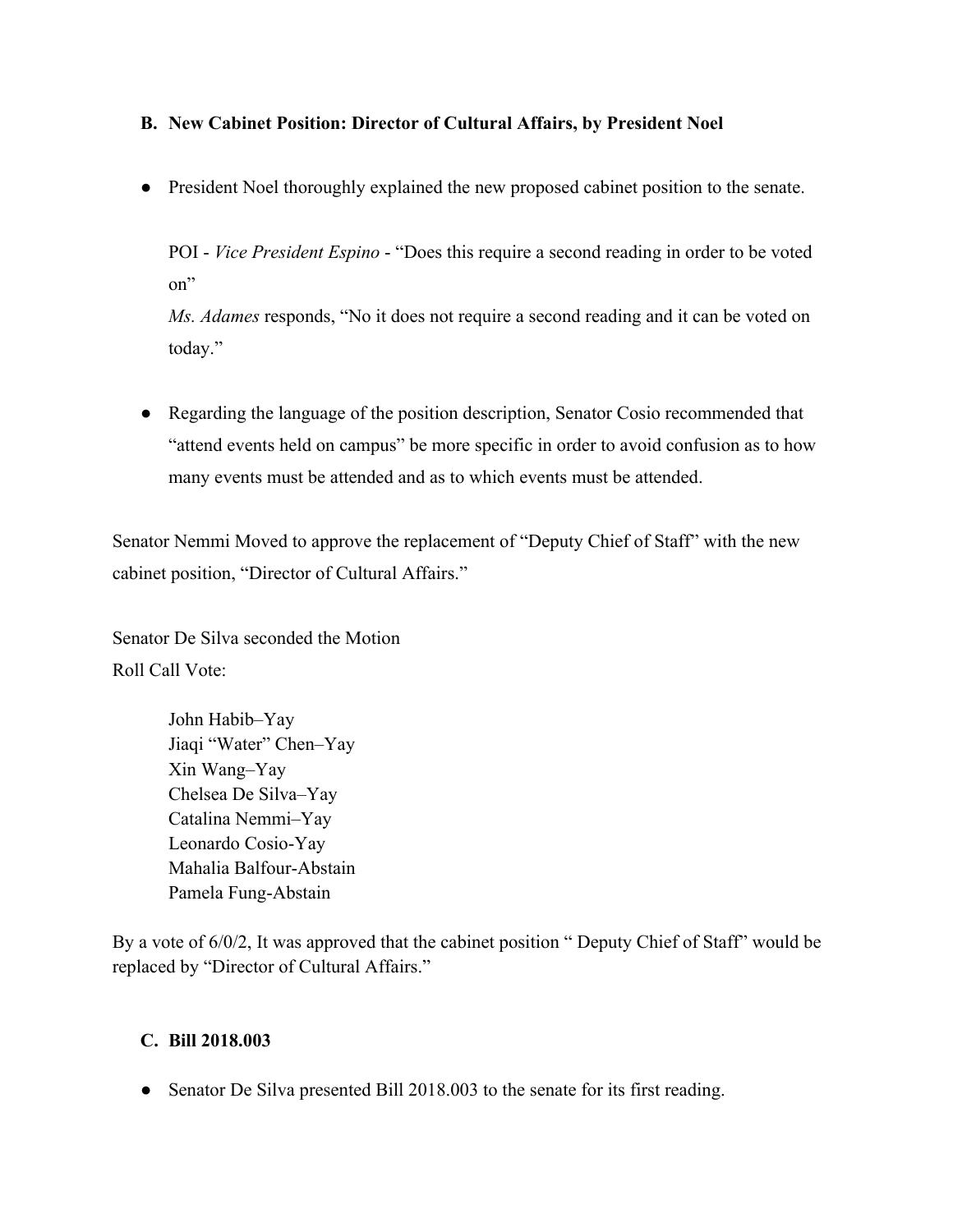- The senate discussed their thoughts toward the bill and its first reading.
- Vice President Espino and Senator Cosio both gave recommendations on a few grammatical errors that needed to be fixed.

## **D. U-Wide Bill 1802**

- Speaker Habib re-read to the senate the U-Wide bill 1802.
- Speaker Habib informed the senate that since the first reading of U-wide Bill 1802 that he has spoken to MMC Speaker Brandon Aquino in order to gain further clarification on what the bill really means, he then explained what he learned to the rest of the senate.

Senator Cosio moved for 2 minutes of discussion Senator Chen seconded the motion The motion passed, 6-0-2

- The wording of the bill's language and grammatical integrity was questioned by the senate.
- Speaker Habib reached out to the SGA at MMC to make sure they were on the same page regarding the wording of the bill.

Senator Cosio moved to close the discussion. Senator De Silva seconded the motion. The motion passed, 6-0-2

Senator Cosio moved to amend the agenda to move U-Wide Bill 1802 to the last item on the agenda. Senator Chen seconded the motion.

The motion passed, 6-0-2

# **E. Bill 2018.004**

- President Noel presented Bill 2018.004 to the senate for its first reading.
- The senate discussed their thoughts toward the bill and its first reading.
- The senate gave recommendations on a few grammatical and structural errors that could be changed to improve the bill.

## **D. U-Wide Bill 1802 Cont.**